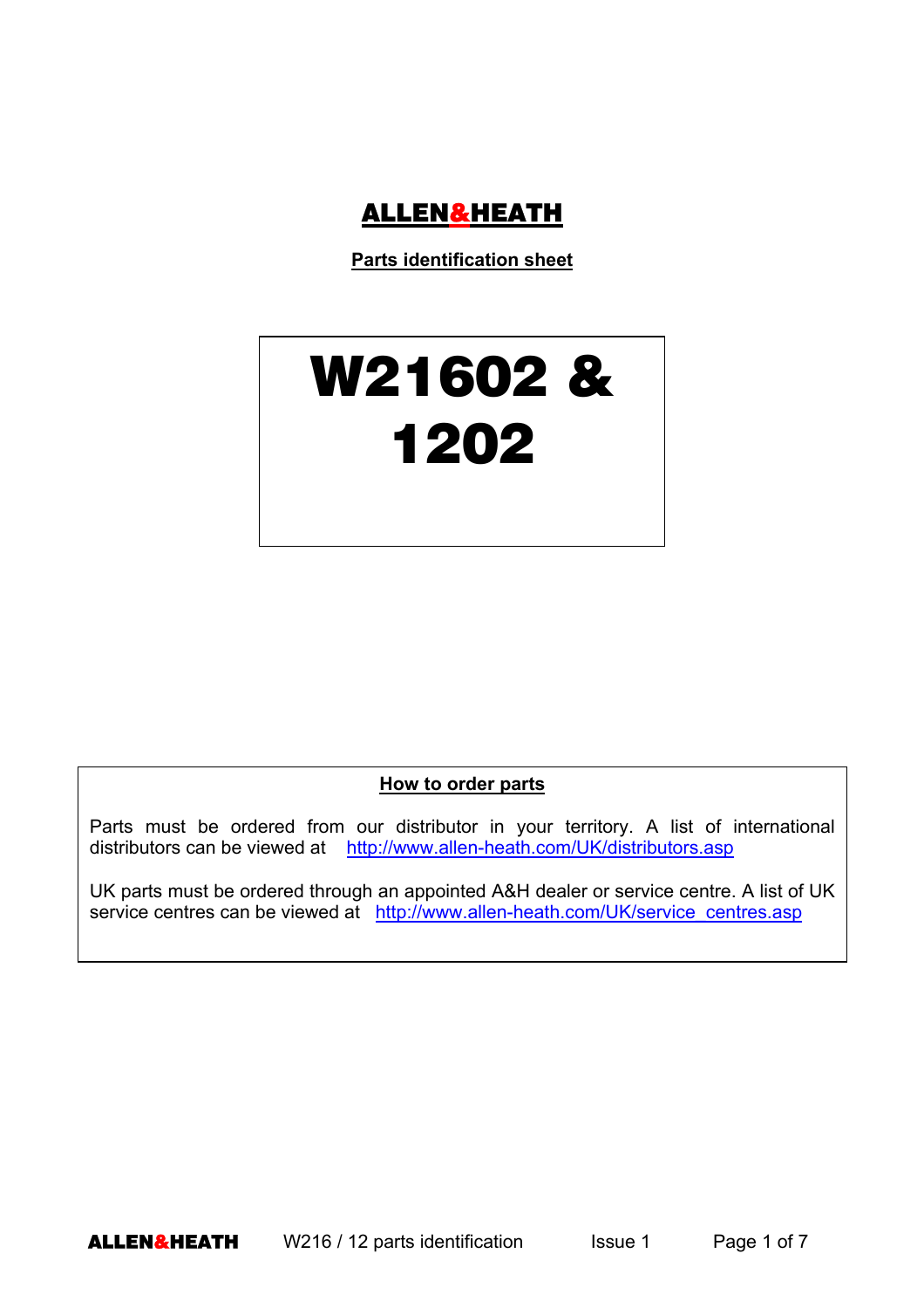## **POTS, FADERS & KNOBS:**

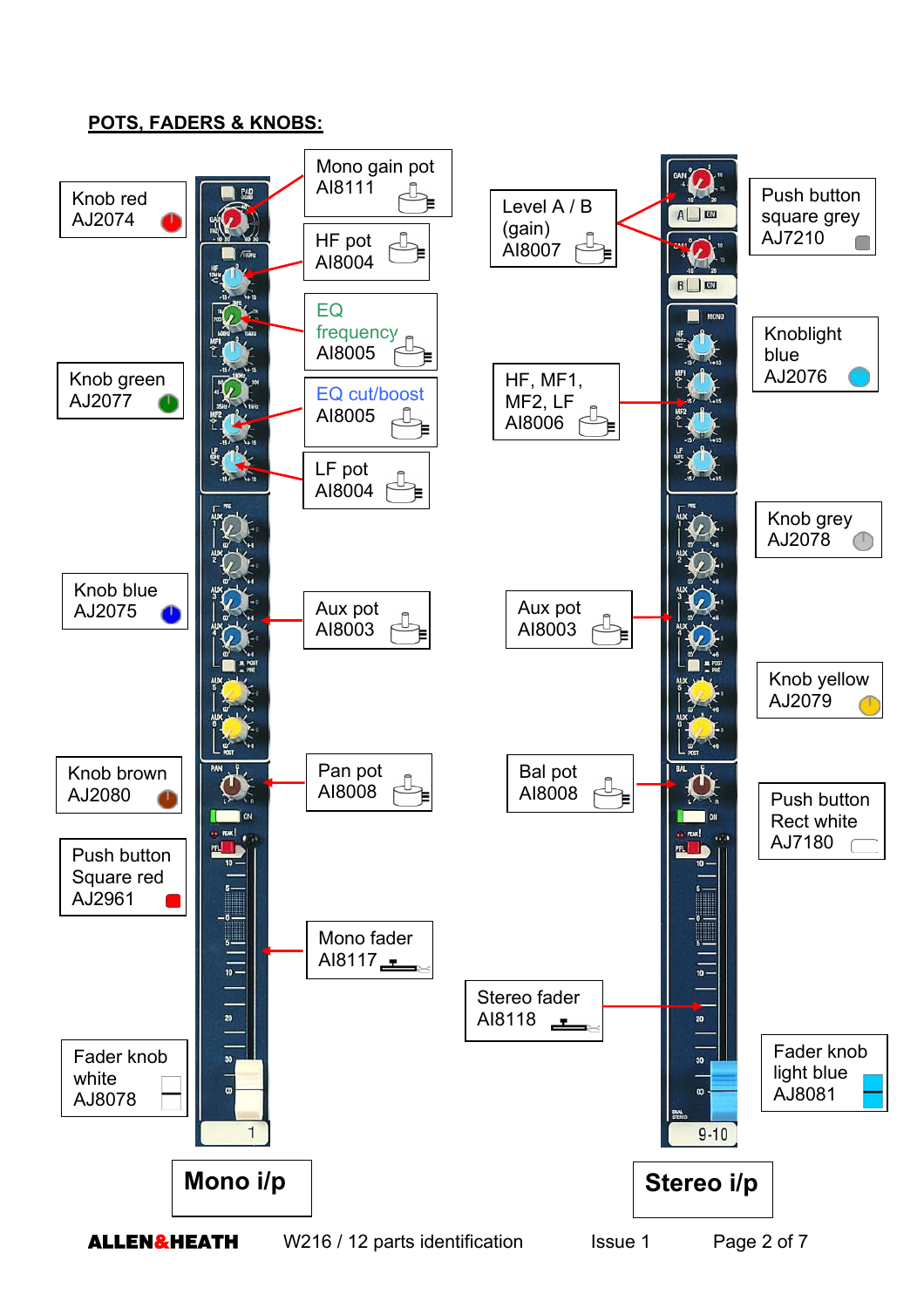



ALLEN&HEATH W216 / 12 parts identification Issue 1 Page 3 of 7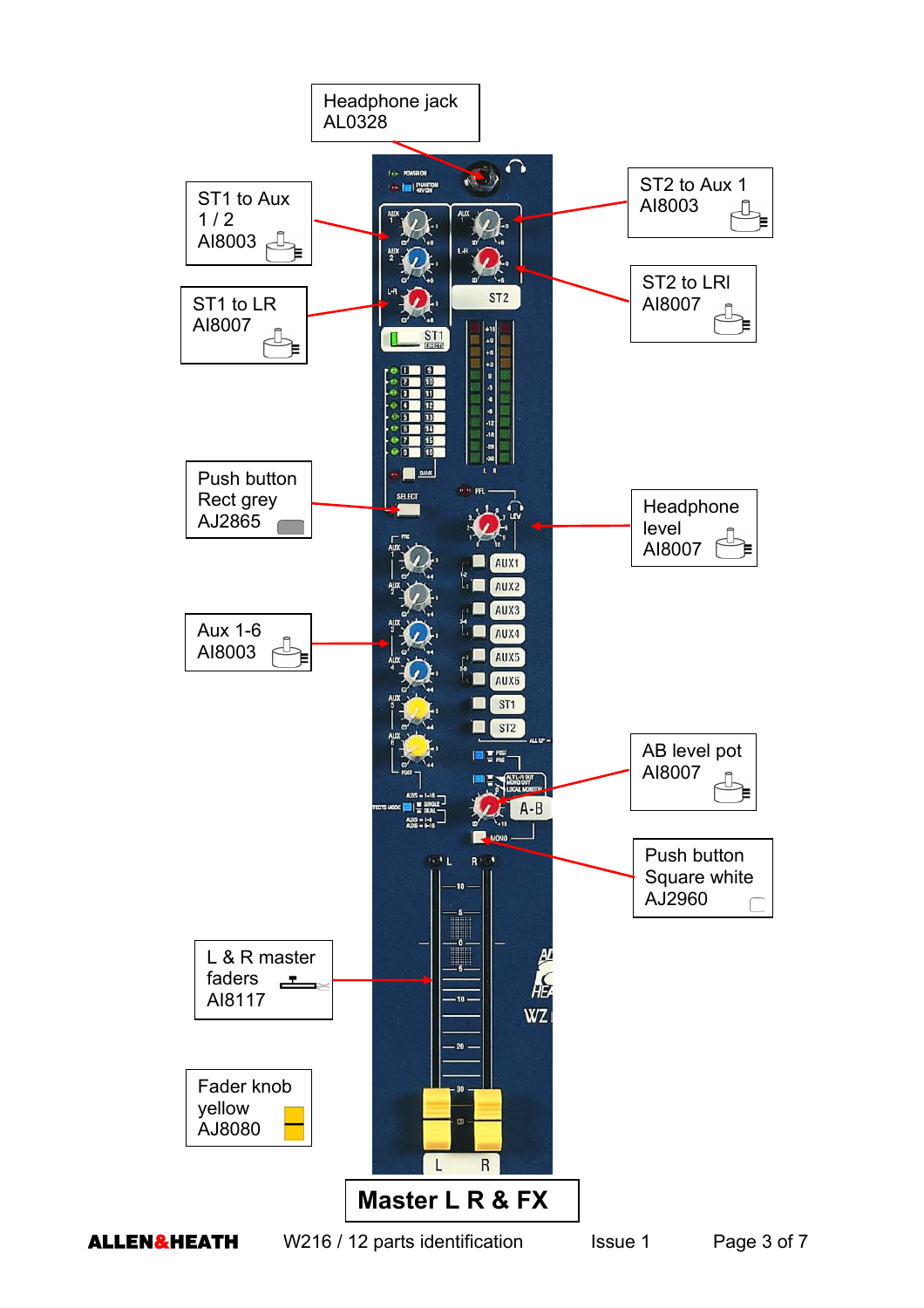

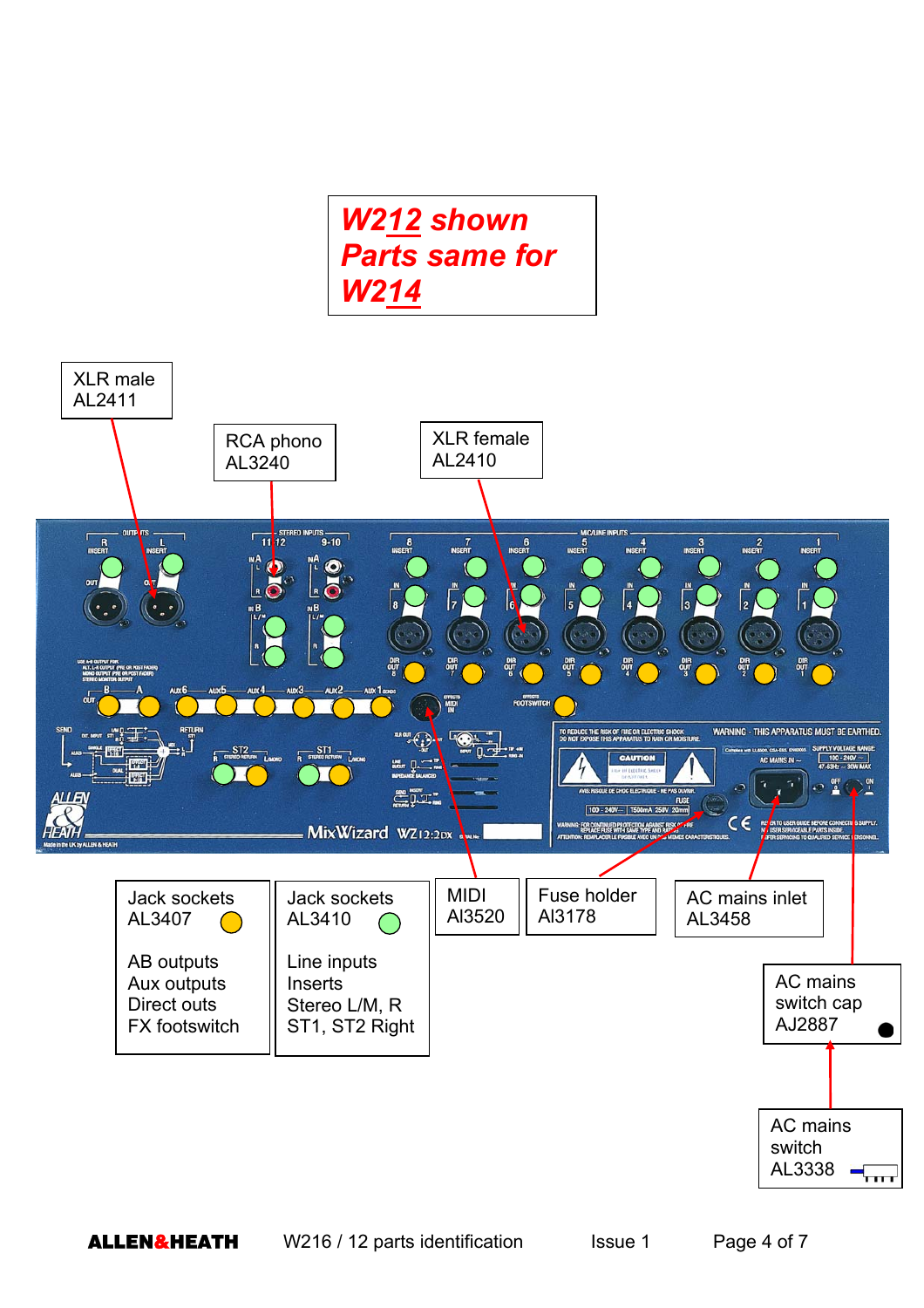## **INTERIOR PARTS:**







W212 stereo i/p PCB **002-403**



W212 /W216 master left PCB **002-400** *Note: Left master meter is a break off on the right master PCB*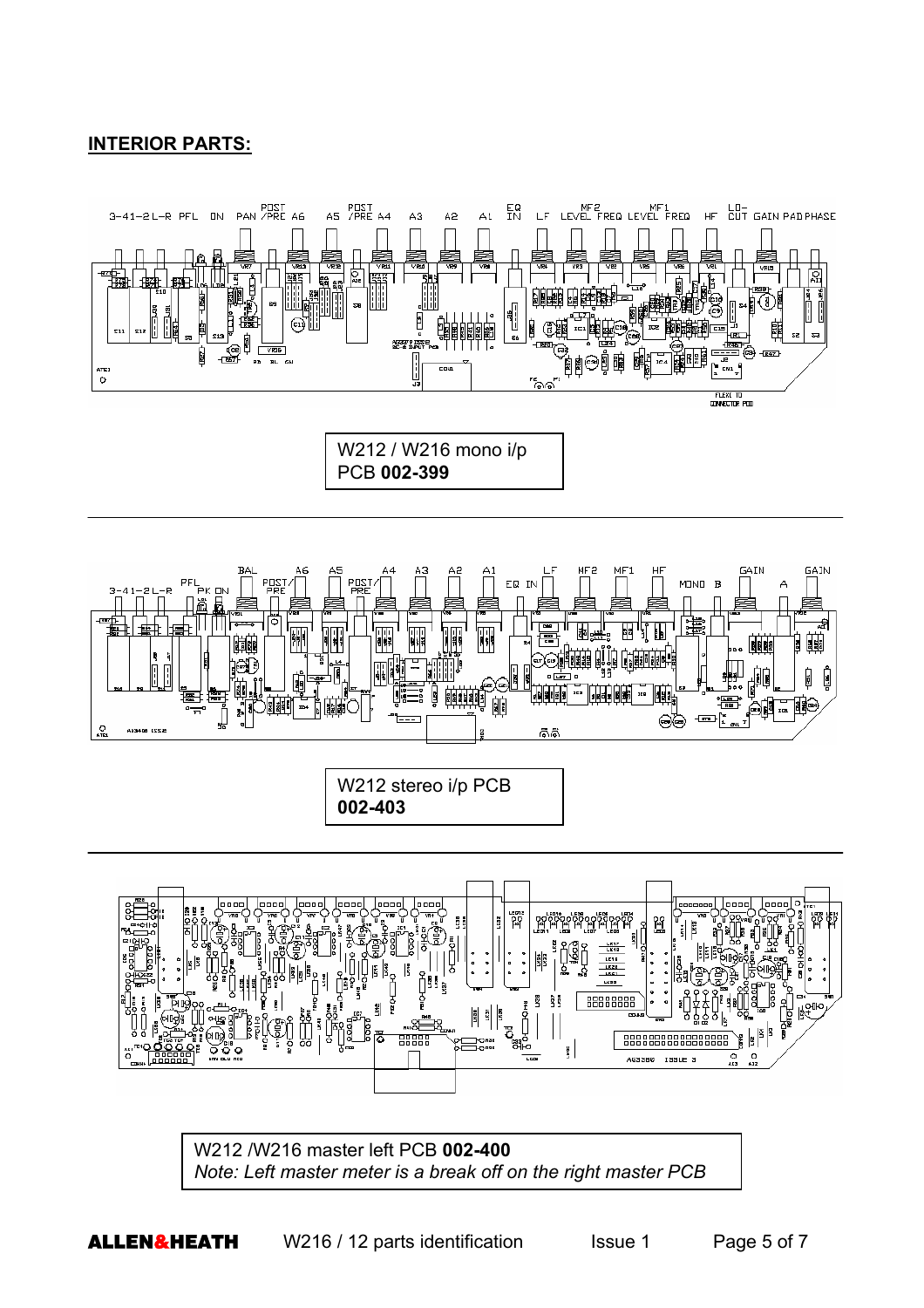



W212 / W216 FX processor PCB **002-446**